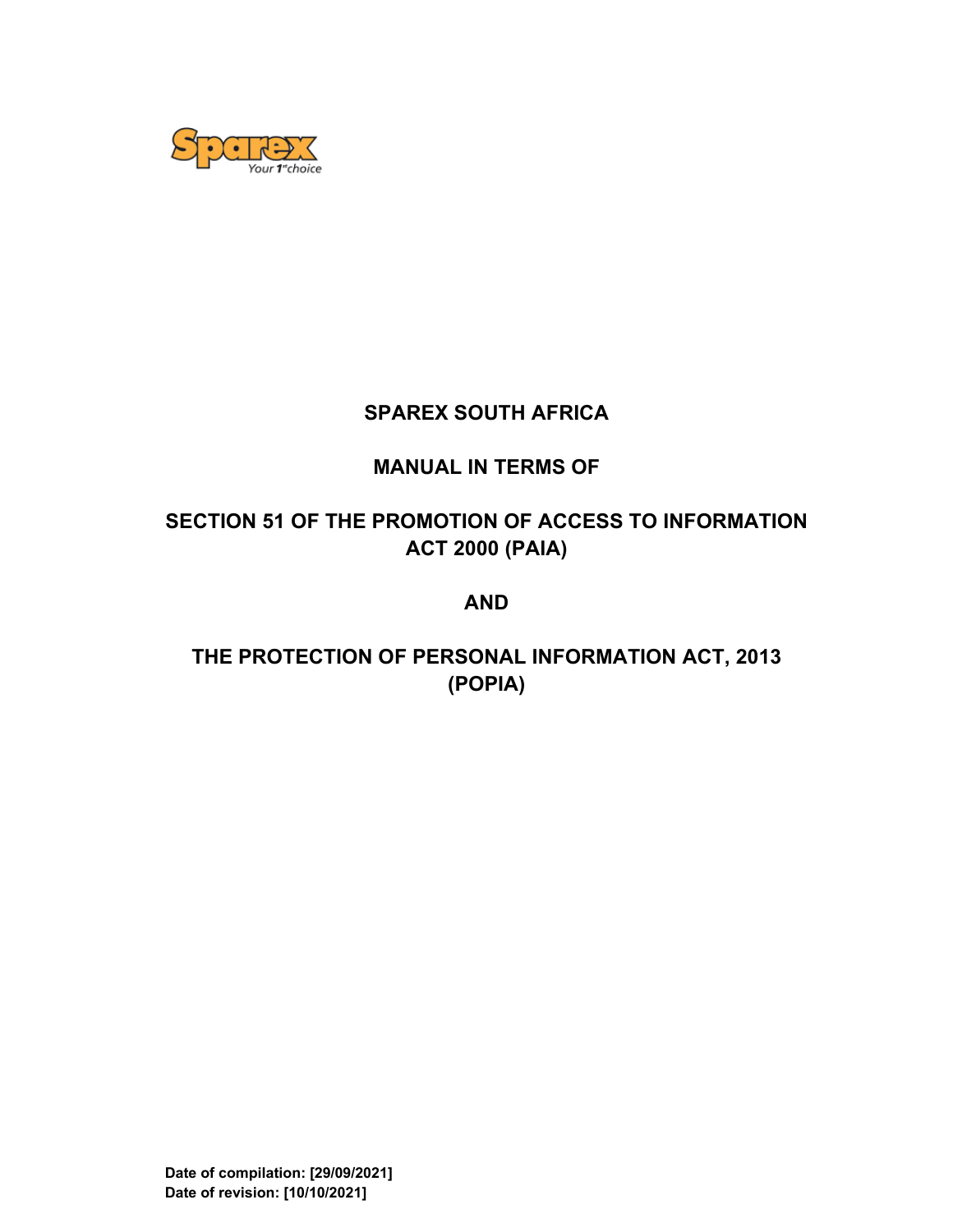# **1 Introduction**

1.1 Sparex (Pty) Ltd (**Sparex South Africa**, **we**, **us** or **our**) specialises in the sale of replacement tractor parts and agricultural equipment. Our aftermarket range of original equipment manufacturer standard tractor parts covers an extensive range of makes & models. Sparex also stocks and supplies agricultural accessories from LED lighting to complete power take-off shafts, as well as machinery and wearing parts.

# **2 Contact details of the head (information officer) of Sparex (section 51(1)(a)(i))**

| Information Officer       | Raksha Bhugwandeen                                                                 |  |
|---------------------------|------------------------------------------------------------------------------------|--|
| <b>Registered Address</b> | 59 Marseilles Crescent<br><b>Briardene Industrial Park</b><br>Durban North<br>4051 |  |
| Postal address            | P.O. Box 20962 Durban North 4016                                                   |  |
| Telephone number          | 031 573 1240                                                                       |  |
| Fax number                |                                                                                    |  |
| Email address             | Raksha.bhugwandeen@sparex.com                                                      |  |
| Website                   | https://za.sparex.com/                                                             |  |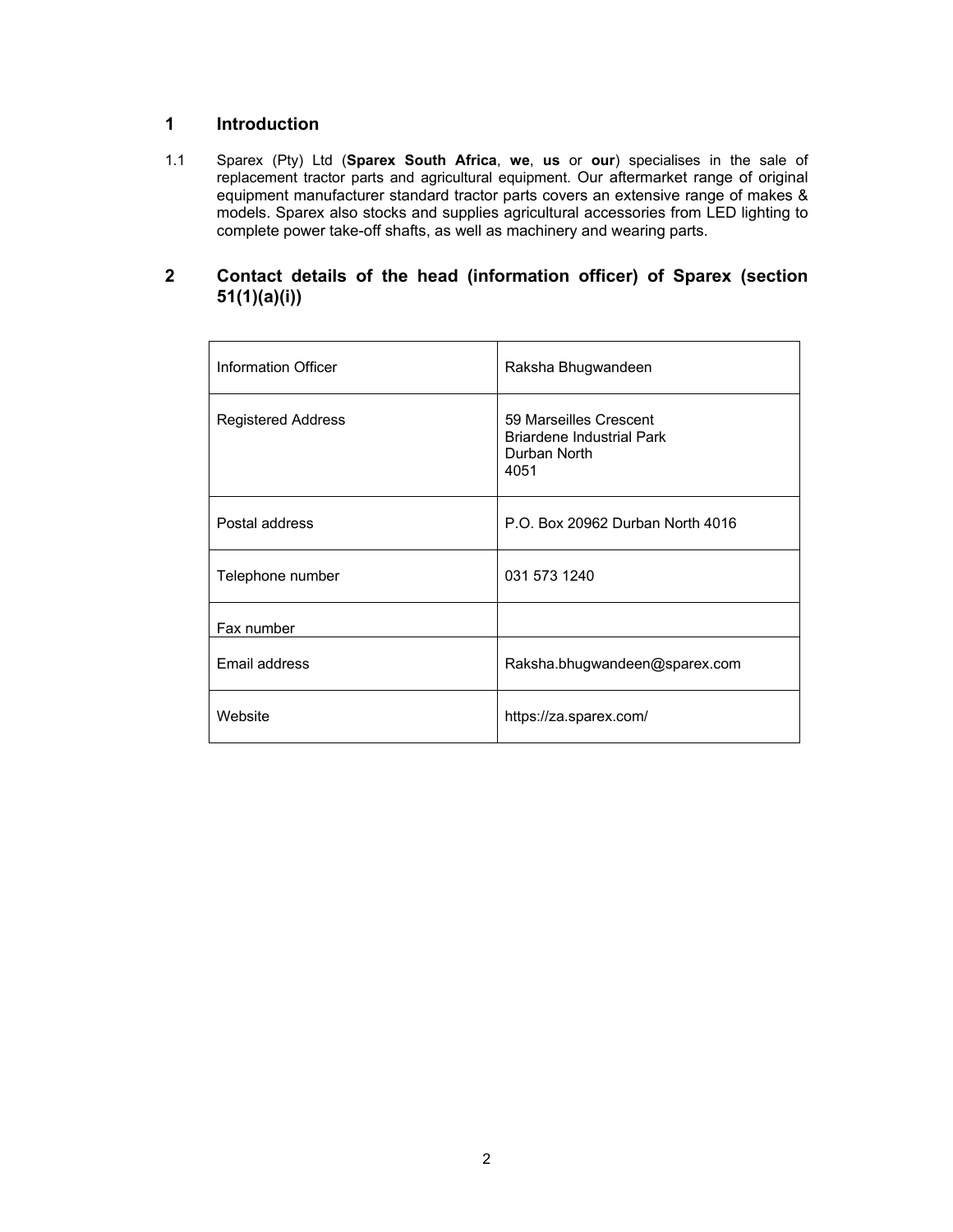# **3 PAIA Guide of the Information Regulator / South African Human Rights Commission (section 51(1)(b)(i))**

- 3.1 PAIA makes provision for access to information and records of a private body if the record is required for the exercise and protection of any rights. If a public body requests access to a record of a private body for the exercise or protection of any rights, other than its rights, the public body must be acting in the public interest.
- 3.2 Requests in terms of PAIA are to be made in accordance with the prescribed procedures, at the fees provided.
- 3.3 Section 10 of PAIA requires that the Information Regulator update and make available the PAIA guide compiled by the South African Human Rights Commission. The guide contains information required by a person wishing to exercise any right, contemplated by PAIA. The Guide is currently available for inspection on the South African Human Rights Commission website at https://www.sahrc.org.za/index.php/understanding-paia.
- 3.4 Any enquiries should be directed to:

The Information Regulator (South Africa) Address: JD House, 27 Stiemens Street Braamfontein Johannesburg Postal address: P O Box 31533, Braamfontein, Johannesburg Email: PAIACompliance.IR@justice.gov.za

#### **4 Notice in terms of section 52(2) of PAIA (section 51(1)(b)(ii))**

- 4.1 At this stage no notice(s) has/have been published on the categories of records that are automatically available without a person having to request access in terms of PAIA.
- 4.2 Note that certain records are freely available on the Sparex website, including, but not limited to, a description of some of the services offered by Sparex, certain policies, and some marketing information.

#### **5 Records available in terms of other legislation (section 51(1)(b)(iii))**

- 5.1 Sparex retains records and documents in terms of the following legislation:
	- (1) Basic Conditions of Employment Act, No.75 of 1997
	- (2) Broad Based Black Economic Empowerment Act, 53 of 2003
	- (3) Businesses Act, No 71 of 1991
	- (4) Companies Act, No 71 of 2008
	- (5) Compensation for Occupational Injuries and Health Diseases Act, No130 of 1993
	- (6) Competition Act, 89 of 1998
	- (7) Consumer Protection Act, 2008
	- (8) Copyright Act, No 98 of 1978
	- (9) Customs and Excise Act, 91 of 1964
	- (10) Electronic Communications and Transactions Act, 25 of 2002
	- (11) Employment Equity Act, No 55 of 1998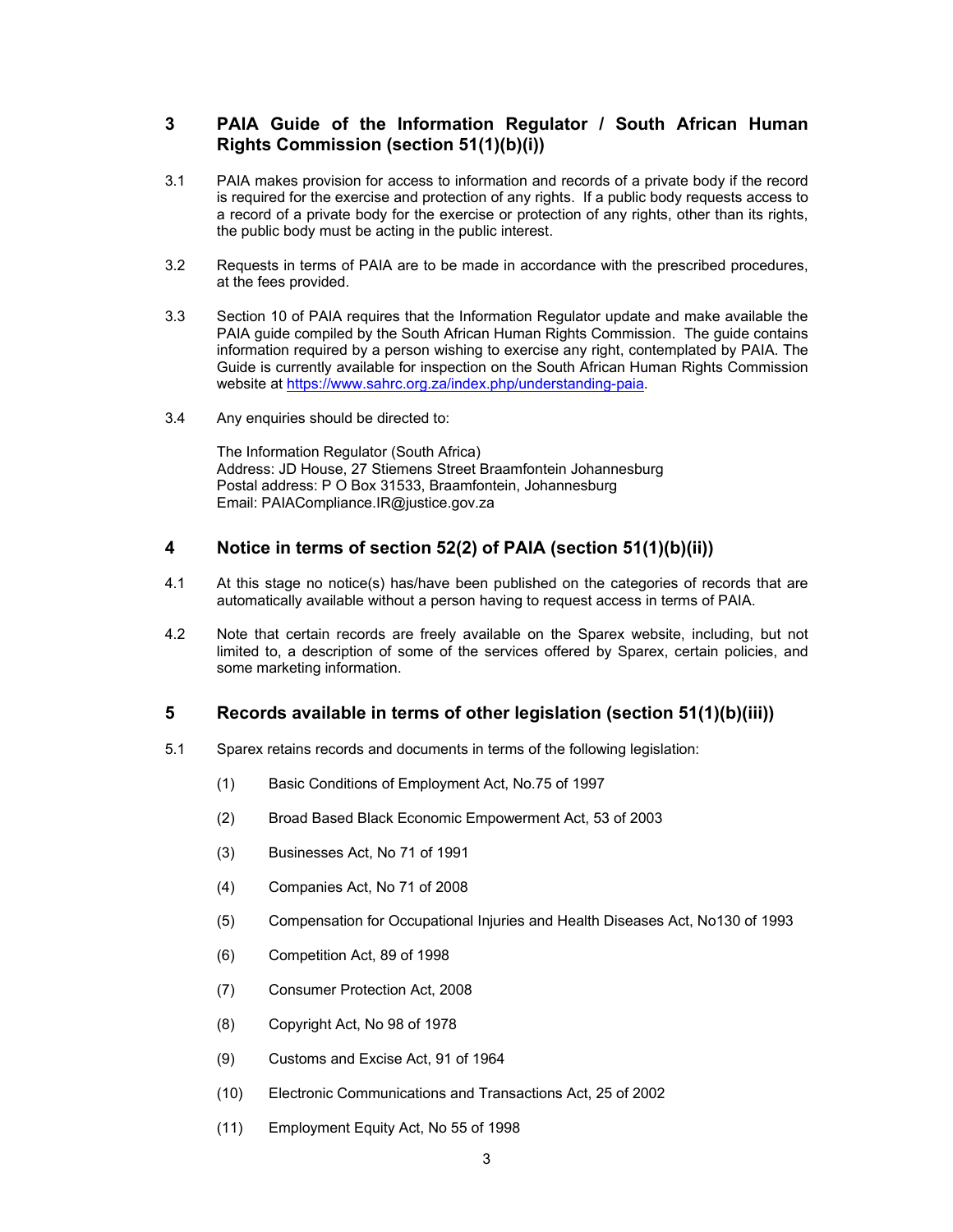- (12) Financial Intelligence Centre Act, No 38 of 2001
- (13) Income Tax Act, No 95 of 1967
- (14) Intellectual Property Laws Amendments Act, No 38 of 1997
- (15) Labour Relations Act, No 66 of 1995
- (16) Occupational Health and Safety Act, 85 of 1993
- (17) Pension Funds Act, No 24 of 1956
- (18) Protection of Personal Information Act, 4 of 2013
- (19) Skills Development Act, No 97 of 1988
- (20) Skills Development Levies Act, No 9 of 1999
- (21) South African Revenue Bank Act, No 34 of 1997
- (22) Tax Administration Act, No 28 of 2011
- (23) Trademarks Act, No 194 of 1993
- (24) Unemployment Insurance Act, No 63 of 2001
- (25) Value Added Tax Act, No 89 of 1991
- 5.2 It is possible that the above list may be incomplete.

### **6 Subjects and categories of records held by Sparex (section 51(1)(b)(iv))**

- 6.1 Companies Act records
	- (1) Records kept in terms of the Companies Act, 1973 and 2008, including: memorandum and articles of association / memorandum of incorporation, records relating to appointment of directors/auditor/secretary/public officer and other officers, share register and other statutory registers, asset register, minute books.
- 6.2 Financial records
	- (1) Annual financial statements, tax returns, accounting records, banking records, documents issued to employees for income tax purposes, records of payments made to SARS, all other statutory records including VAT records, regional services levies, skills development levies and UIF payments.
- 6.3 Human Resources and Payroll
	- (1) Accounting & Payroll Records
	- (2) Salaries Records
	- (3) Staff Personnel Information
	- (4) General Terms of Employment
	- (5) Letters of Employment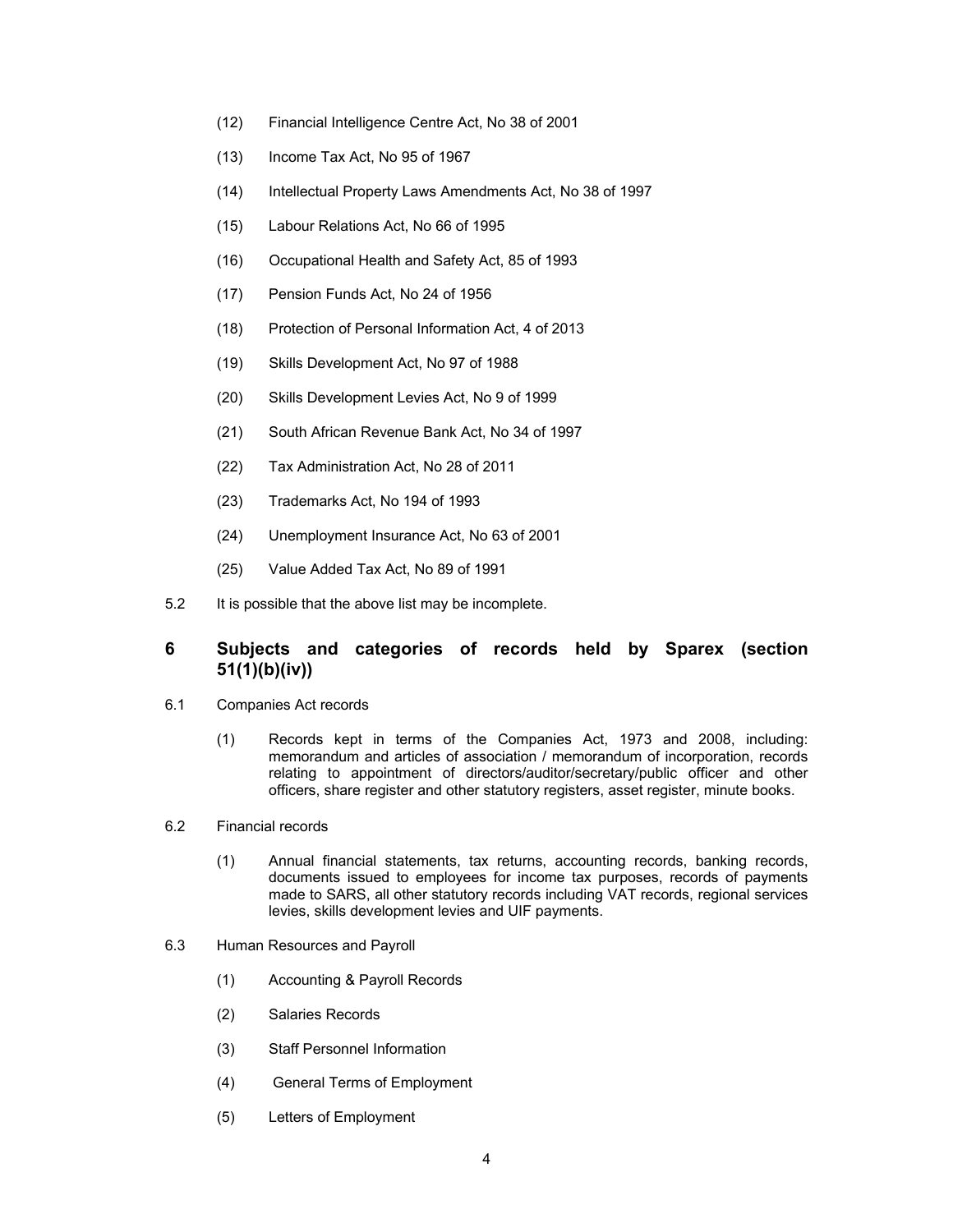- (6) Leave Records
- (7) PAYE Records and Returns
- (8) Performance Management Records
- (9) Policies and Procedures
- (10) Returns to UIF

#### 6.4 Income tax records

- (1) VAT
- (2) UIF
- 6.5 Information Technology
	- (1) Infrastructure and Systems
	- (2) Contracts and Agreements
	- (3) Asset Registry & User agreements
	- (4) Information Policies, Standards, Procedures and Guidelines
	- (5) Access Control Records
	- (6) Network & Security Architectures
- 6.6 Intellectual Property
	- (1) Documents relating to trademarks and logos, designs and formulae, copyright materials
- 6.7 Marketing and Communication
	- (1) Proposal Documents
	- (2) New Business Development
	- (3) Marketing Strategies
	- (4) Communication Strategies
	- (5) Marketing Brochures
	- (6) Client contact details
	- (7) Client Contracts
	- (8) Client Business Information
	- (9) Proposal and Tender Documents
	- (10) Commercial Contracts
- 6.8 Media, marketing and communication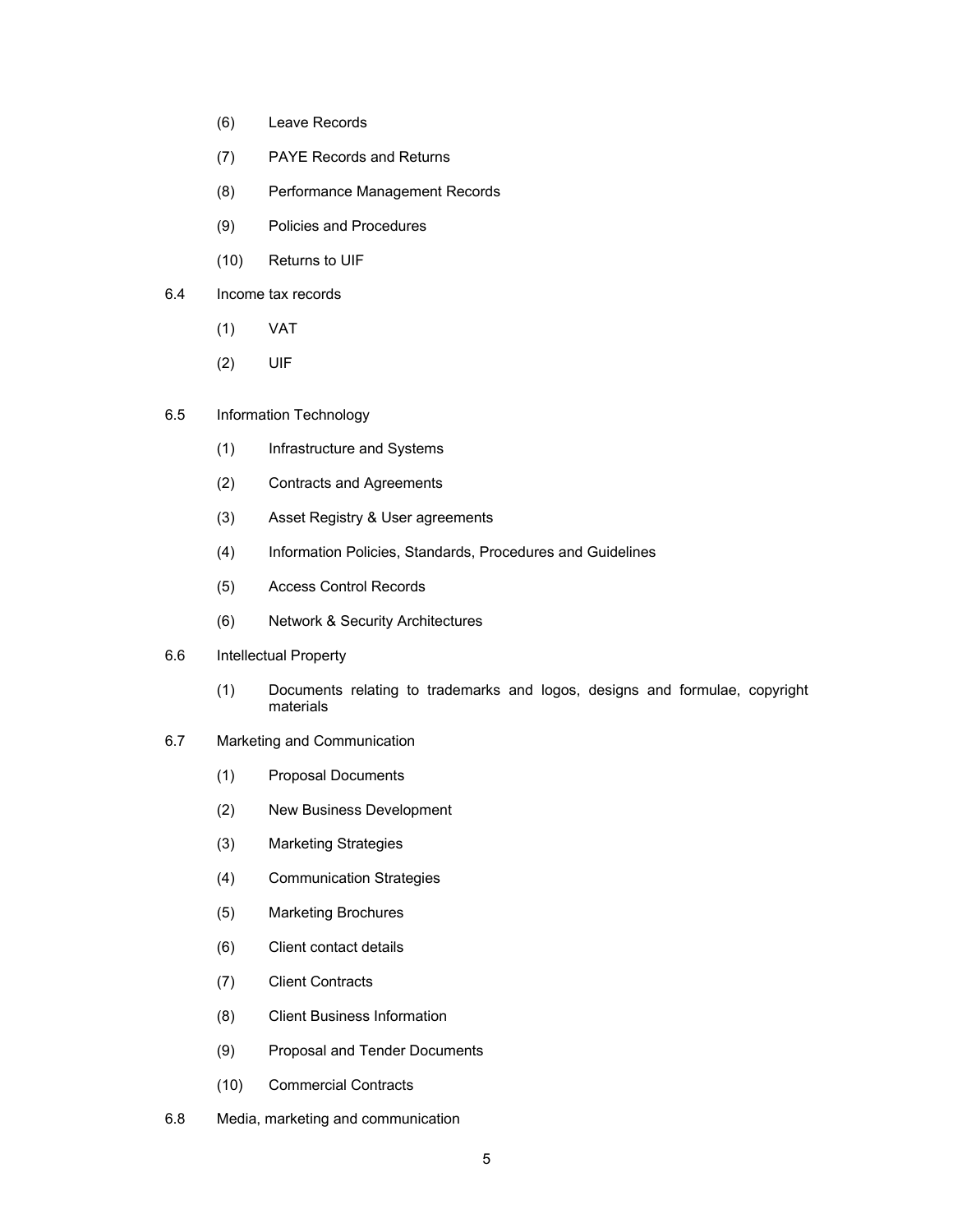- (1) Media releases
- (2) Newsletters, brochures, and advertising material
- (3) Proposal and tender documents
- 6.9 Secretarial and governance
	- (1) Codes of conduct
	- (2) Meetings of minutes
	- (3) Legal compliance records
	- (4) Policies and procedures
	- (5) Strategic plans
- 6.10 Third party records
- 6.11 Client related records

The above list is not exhaustive, and may change over time. When this happens, we will update this manual.

### **7 Procedure for request for access to information (section 51(1)(b)(iv))**

- 7.1 The requester must complete Form 2 in terms of Regulation 7 to PAIA, enclosed herewith as Appendix A and submit this form together with a request fee, to the head of the private body.
- 7.2 The form must be submitted to the head of the private body at his/ her address, fax number, or electronic mail address.
- 7.3 The requester must provide sufficient details to enable Sparex to identify:
	- (1) the record(s) requested;
	- (2) the requester (and if an agent is lodging the request, proof of capacity);
	- (3) the form of access required;
	- (4) the postal address or fax number of the requester in the Republic;
	- (5) if the requester wishes to be informed of the decision in any manner (in addition to written) the manner and particulars thereof; and
	- (6) the right which the requester is seeking to exercise or protect with an explanation of the reason the record is required to exercise or protect the right.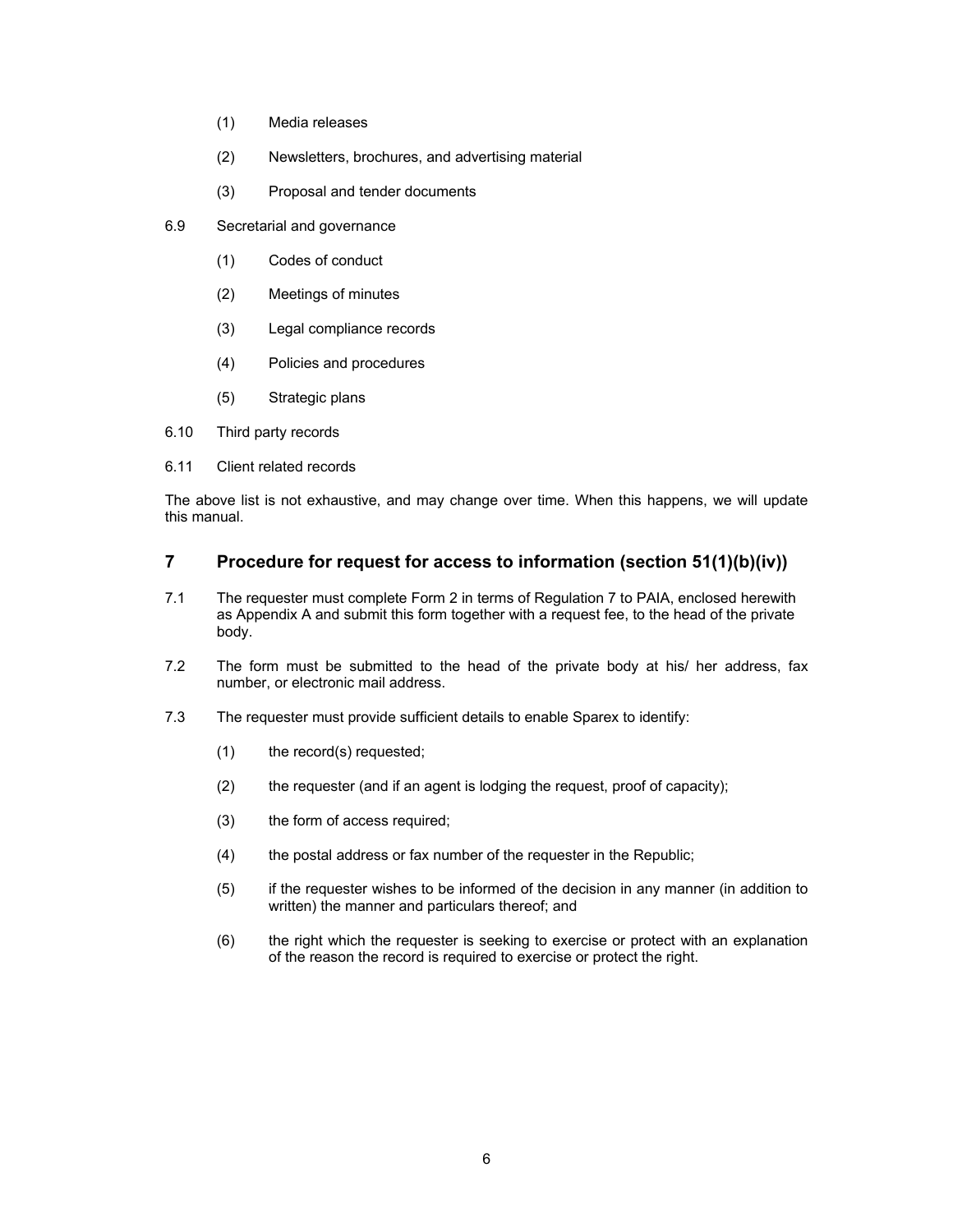# **8 POPIA - Purpose of processing of information (section 51(1((c)(i))**

- 8.1 Sparex uses personal information under its care in the following ways:
	- (1) Rendering services according to contractual agreements;
	- (2) Marketing and advertising;
	- (3) Administration;
	- (4) Staff administration;
	- (5) Recruitment;
	- (6) Security purposes;
	- (7) Keeping accounts and records;
	- (8) Compliance with tax laws / fulfilling its statutory obligations in terms of applicable legislation; and
	- (9) Historical record keeping / recording statistics necessary to fulfil Sparex's business objectives.

# **9 POPIA - Description of the categories of data subjects and information or categories of information (section 51(1((c)(ii))**

- 9.1 Categories of data subjects:
	- (1) Suppliers;
	- (2) Service providers;
	- (3) Clients;
	- (4) Directors and officers within Sparex;
	- (5) Shareholders;
	- (6) Job applicants;
	- (7) Existing and former employees (including contractors, agents and temporary employees);
	- (8) Visitors to any premises of Sparex.
- 9.2 Nature of the personal information processed in respect of the above data subjects, includes, in relation to:
	- (1) Natural persons: name, gender, medical information, pregnancy, marital status, race, age, date of birth, language, education information, financial information, employment history, identity number, physical and postal addresses, contact details, criminal behaviour, disability, personal opinions, views, views and opinions of another individual about the data subject.
	- (2) Juristic persons / entities: names of contact persons, name of legal entity, physical and postal addresses, contact details, registration number, founding documents, tax related information, authorised signatories and financial information.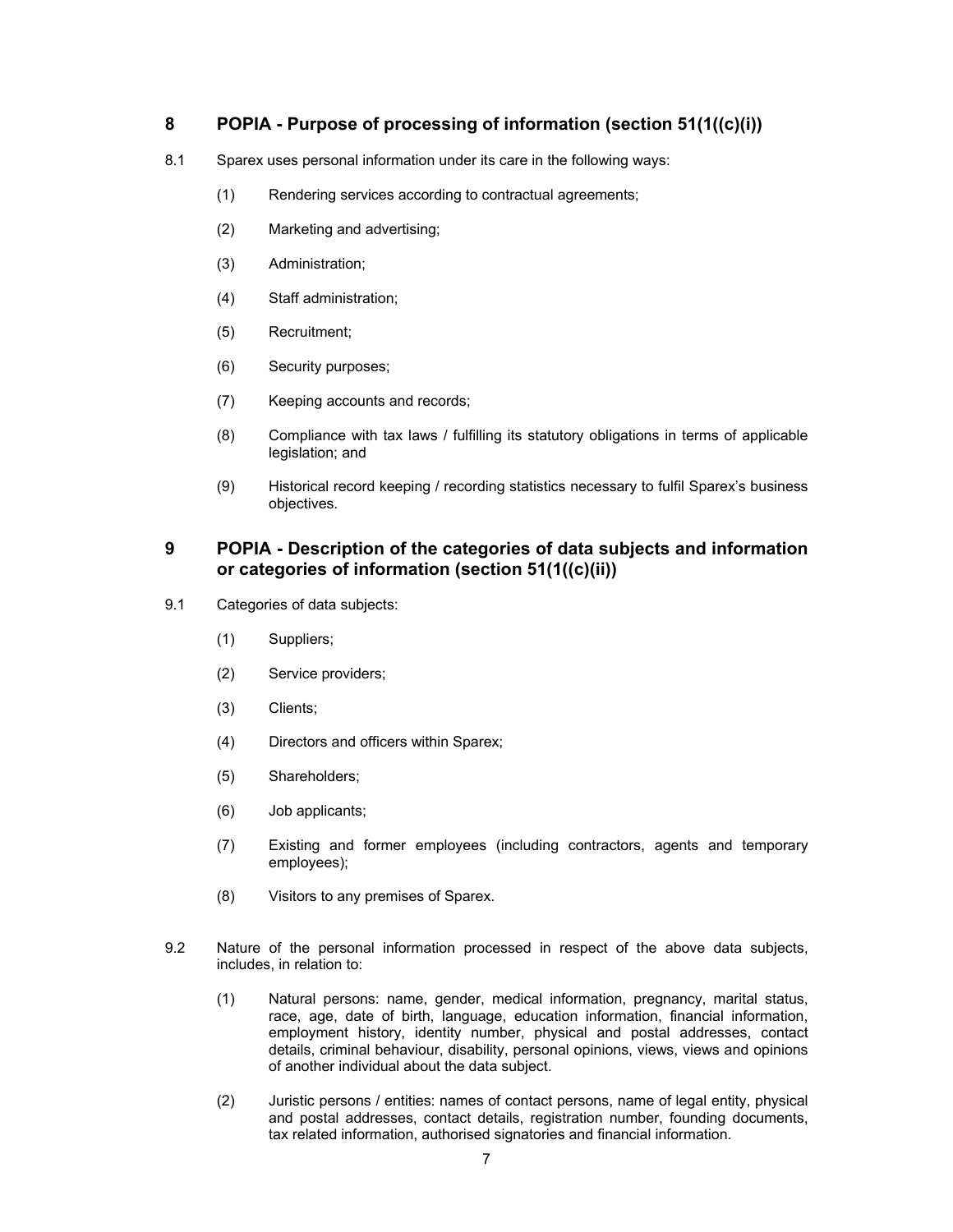(3) Service providers: names of contact persons, name of legal entity, physical and postal addresses, contact details, registration number, founding documents, tax related information, authorised signatories, and financial information.

### **10 POPIA - Recipients or categories of recipients to whom personal information may be supplied (section 51(1((c)(iii))**

- 10.1 Sparex may supply personal information to the following recipients:
	- (1) Within Sparex;
	- (2) Regulatory, statutory and government bodies;
	- (3) Service providers;
	- (4) Professional advisors;
	- (5) Employees of Sparex;
	- (6) Shareholders and other stakeholders;
	- (7) A potential acquirer of Sparex or aby of its divisions as part of a due diligence process; and
	- (8) Banks and other financial institutions.

Disclosures will be made subject to applicable law. We require all third parties to respect the security of your personal data and to treat it in accordance with the law.

### **11 POPIA - Planned trans-border flows of personal information (section 51(1((c)(iv))**

- 11.1 Sparex intends to transfer personal information, subject to applicable law, to third parties in other countries who provide us with data hosting services on foreign cloud-based servers. We require such third parties to adhere to applicable law in respect of such cross-border transfer of personal information, and to respect the security of your personal information and to treat it in accordance with the law.
- 11.2 As part of an international group, we may sometimes have to send personal information to other countries for the purposes of fulfilling our contractual obligations or to meet business needs. If this is the case, we require that all third parties undertake to protect your personal information to the same level that we do.

# **12 POPIA - Data protection (section 51(1((c)(v))**

- 12.1 General description of information security measures:
	- (1) Sparex has established and maintains appropriate, reasonable technical and organisational measures to ensure the integrity of personal information in its care and control, and to ensure that such personal information is protected against unauthorised or unlawful processing, accidental loss, destruction or damage, alteration or access by having regard to the requirements of POPIA.
	- (2) Sparex utilises up to date technology to ensure the confidentiality, integrity and availability of personal information, measures used include:
		- a. Firewalls;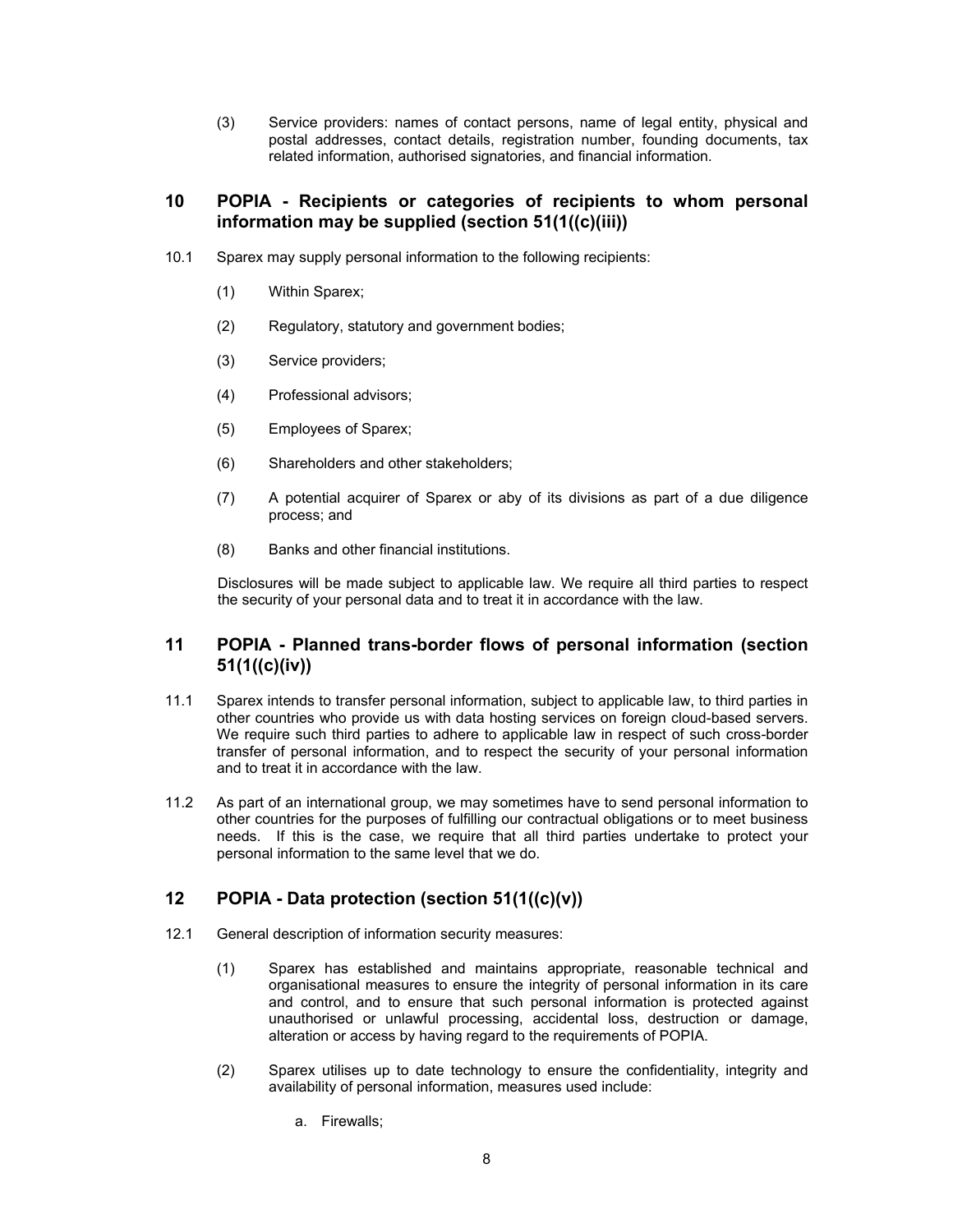- b. Virus protection software and update protocols;
- c. Appropriate access control; and
- d. Secure setup of hardware and software forming the IT infrastructure.

### **13 Prescribed fees**

- 13.1 A requestor is required to pay the prescribed fees before a request will be processed.
- 13.2 If the preparation of the record requested requires more than the prescribed hours (six), a deposit shall be paid (of not more than one third of the access fee which would be payable if the request were granted).
- 13.3 A requestor may lodge an application with a court against the tender/payment of the request fee and/or deposit.
- 13.4 The fee structure is available in the regulations to PAIA, or the website of The Department Of Justice And Constitutional Development (under regulations) at https://www.justice.gov.za/paia/paia-faq.htm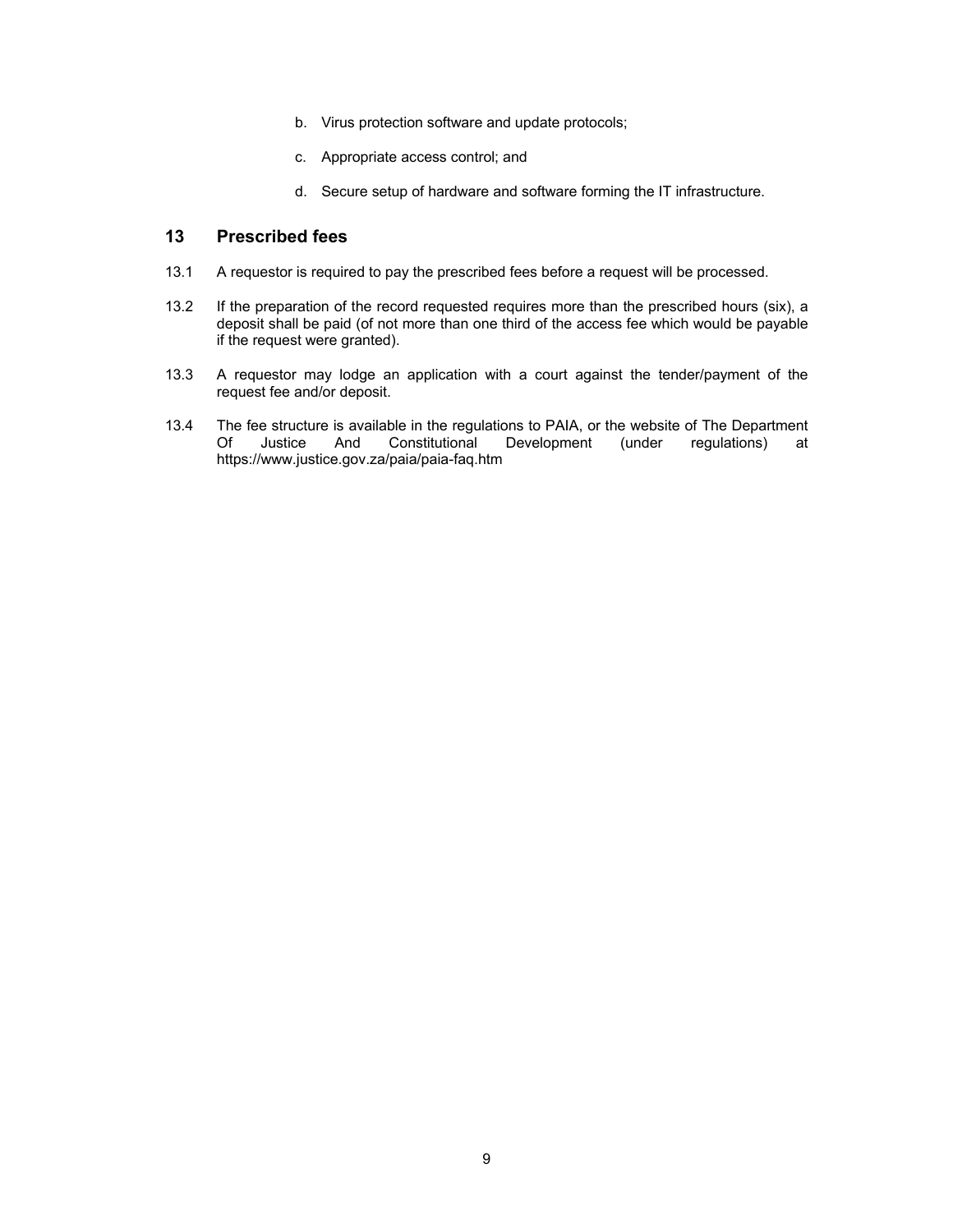#### **APPENDIX A**

#### **REQUEST FOR ACCESS TO RECORD**

(Section 53(1) of the Promotion of Access to Information Act, 2000) (Regulation 7)

*Note:* 

- *Proof of identity must be attached by the requester.*
- *If a request is made on behalf of another person, proof of such authorisation must be attached to this Form*

#### A. **Particulars of Responsible Party**

For the attention of the: Information Officer

Address: 59 Marseilles Crescent, Briardene Industrial Park, Durban North, 4051

Email: Raksha.bhugwandeen@sparex.com

Tel: 031 573 1240

#### B. **Particulars of person requesting access to the record**

| <u> 1989 - Johann Harry Harry Harry Harry Harry Harry Harry Harry Harry Harry Harry Harry Harry Harry Harry Harry</u> |  |  |  |
|-----------------------------------------------------------------------------------------------------------------------|--|--|--|
| <u> 1989 - John Harry Harry Harry Harry Harry Harry Harry Harry Harry Harry Harry Harry Harry Harry Harry Harry H</u> |  |  |  |
|                                                                                                                       |  |  |  |
|                                                                                                                       |  |  |  |
| Capacity in which request is made:                                                                                    |  |  |  |
| $\Box$ Request is made in my own name                                                                                 |  |  |  |
| $\Box$ Request is made on behalf of another person                                                                    |  |  |  |
| Full names of person on whose behalf request is made (if applicable):                                                 |  |  |  |

\_\_\_\_\_\_\_\_\_\_\_\_\_\_\_\_\_\_\_\_\_\_\_\_\_\_\_\_\_\_\_\_\_\_\_\_\_\_\_\_\_\_\_\_\_\_\_\_\_\_\_\_\_\_\_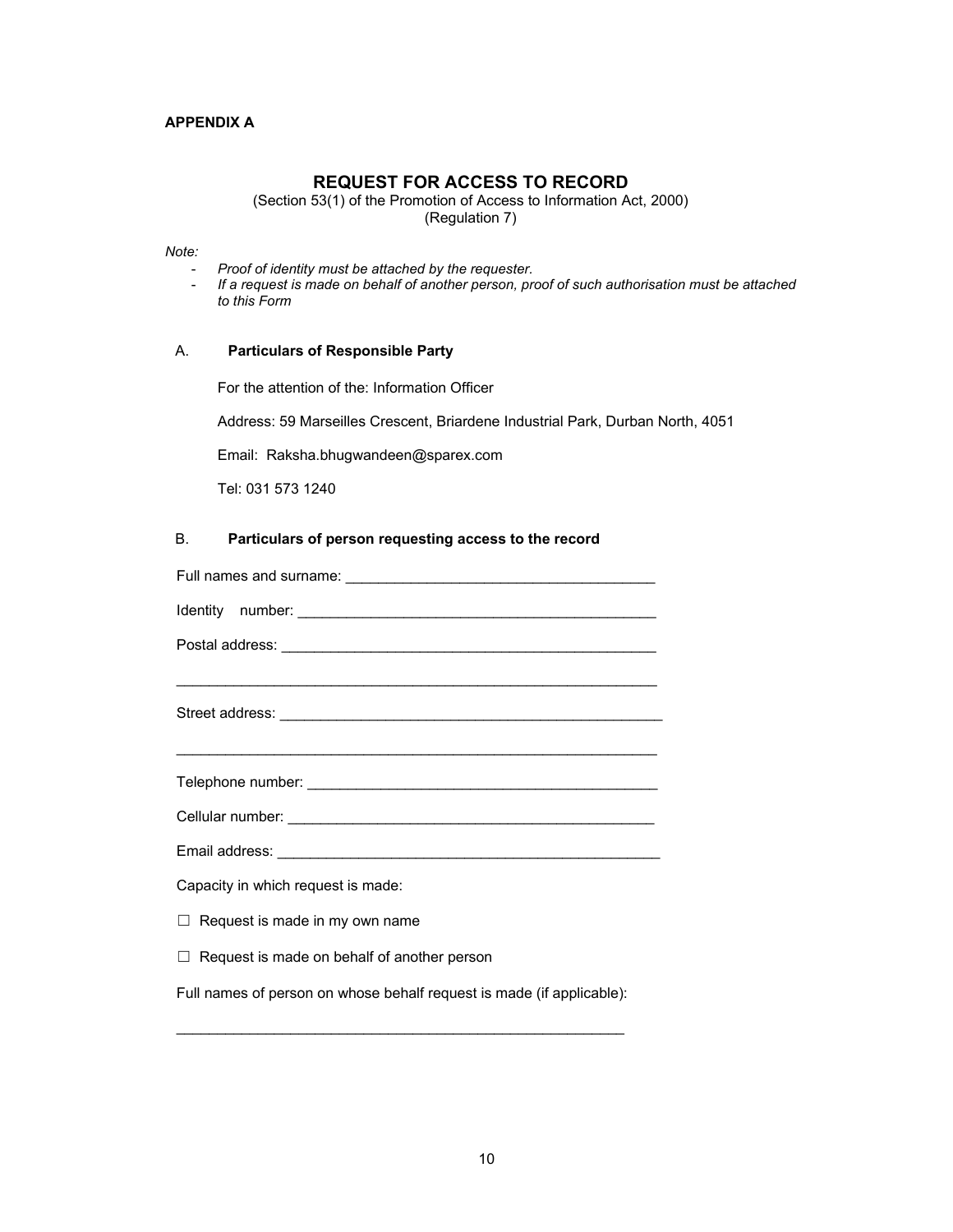#### C. **Particulars of person on whose behalf request is made (data subject)**

*This section must be completed ONLY if a request for information is made on behalf of another person.* 

| Particulars of record requested<br>D.<br>Provide full particulars of the record to which access is requested, including the reference<br>number if that is known to you, to enable the record to be located. |
|--------------------------------------------------------------------------------------------------------------------------------------------------------------------------------------------------------------|
| Description of the record or relevant part of the<br>record:                                                                                                                                                 |
|                                                                                                                                                                                                              |
| Type of record<br>Е.                                                                                                                                                                                         |
| Record is in written or printed form<br>ш                                                                                                                                                                    |
| Record comprises virtual images (this includes photographs, slides,<br>ш<br>video recordings, computer-generated images, sketches, etc.)                                                                     |

- ☐ Record consists of recorded words or information which can be reproduced in sounds
- ☐ Record is held on a computer or in an electronic, or machine-readable form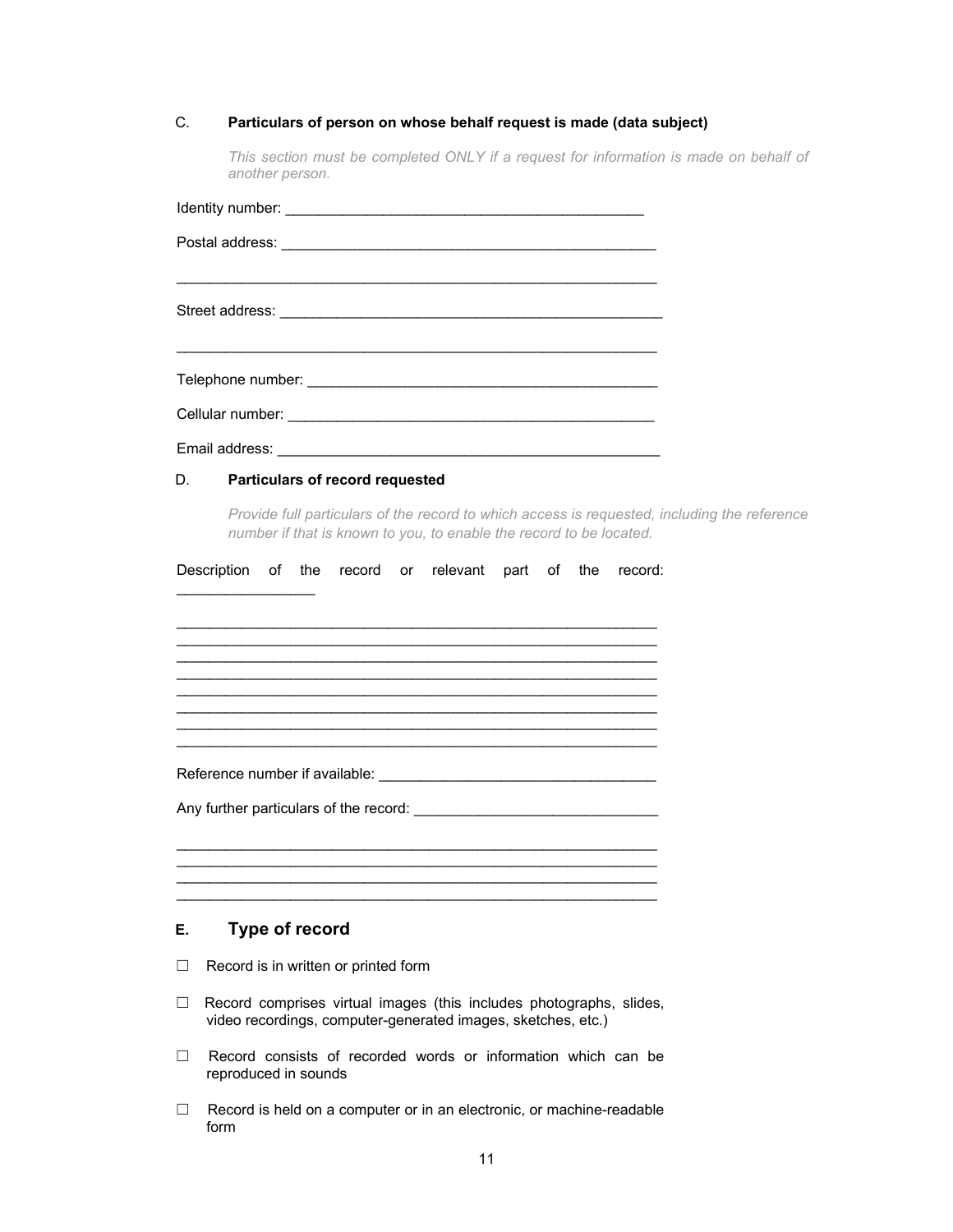#### **F. Manner of access**

- ☐ Personal inspection of record at registered address of public/private body (including listening to recorded words, information which can be reproduced in sound, or information held on computer or in an electronic or machine-readable form)
- ☐ Postal services to postal address
- ☐ Postal services to street address
- $\Box$  Courier service to street address
- □ Facsimile of information in written or printed format (including transcriptions)
- ☐ Email of information (including soundtracks if possible)
- ☐ Cloud share/file transfer

#### Preferred language: \_\_\_\_\_\_\_\_\_\_\_\_\_\_\_\_\_\_\_\_\_\_\_\_\_\_\_\_\_\_\_\_\_\_\_\_\_\_\_

*(Note that if the record is not available in the language you prefer, access may be granted in the language in which the record is available)* 

### **G. Particulars of rights to be exercised**

Indicate which right us to be exercised: \_\_\_\_\_\_\_\_\_\_\_\_\_\_\_\_\_\_\_\_\_\_\_\_\_\_\_\_

Explain why the record requested is required for the exercise or protection of the aforementioned right: \_\_\_\_\_\_\_\_\_\_\_\_\_\_\_\_\_\_\_\_\_\_\_\_\_\_\_\_\_\_\_\_\_\_

 $\_$  , and the set of the set of the set of the set of the set of the set of the set of the set of the set of the set of the set of the set of the set of the set of the set of the set of the set of the set of the set of th \_\_\_\_\_\_\_\_\_\_\_\_\_\_\_\_\_\_\_\_\_\_\_\_\_\_\_\_\_\_\_\_\_\_\_\_\_\_\_\_\_\_\_\_\_\_\_\_\_\_\_\_\_\_\_\_\_\_\_  $\mathcal{L}_\text{max}$  , and the set of the set of the set of the set of the set of the set of the set of the set of the set of the set of the set of the set of the set of the set of the set of the set of the set of the set of the \_\_\_\_\_\_\_\_\_\_\_\_\_\_\_\_\_\_\_\_\_\_\_\_\_\_\_\_\_\_\_\_\_\_\_\_\_\_\_\_\_\_\_\_\_\_\_\_\_\_\_\_\_\_\_\_\_\_\_ \_\_\_\_\_\_\_\_\_\_\_\_\_\_\_\_\_\_\_\_\_\_\_\_\_\_\_\_\_\_\_\_\_\_\_\_\_\_\_\_\_\_\_\_\_\_\_\_\_\_\_\_\_\_\_\_\_\_\_  $\mathcal{L}_\text{max}$ \_\_\_\_\_\_\_\_\_\_\_\_\_\_\_\_\_\_\_\_\_\_\_\_\_\_\_\_\_\_\_\_\_\_\_\_\_\_\_\_\_\_\_\_\_\_\_\_\_\_\_\_\_\_\_\_\_\_\_ \_\_\_\_\_\_\_\_\_\_\_\_\_\_\_\_\_\_\_\_\_\_\_\_\_\_\_\_\_\_\_\_\_\_\_\_\_\_\_\_\_\_\_\_\_\_\_\_\_\_\_\_\_\_\_\_\_\_\_ \_\_\_\_\_\_\_\_\_\_\_\_\_\_\_\_\_\_\_\_\_\_\_\_\_\_\_\_\_\_\_\_\_\_\_\_\_\_\_\_\_\_\_\_\_\_\_\_\_\_\_\_\_\_\_\_\_\_\_

 $\_$  , and the set of the set of the set of the set of the set of the set of the set of the set of the set of the set of the set of the set of the set of the set of the set of the set of the set of the set of the set of th

 $\_$  , and the set of the set of the set of the set of the set of the set of the set of the set of the set of the set of the set of the set of the set of the set of the set of the set of the set of the set of the set of th \_\_\_\_\_\_\_\_\_\_\_\_\_\_\_\_\_\_\_\_\_\_\_\_\_\_\_\_\_\_\_\_\_\_\_\_\_\_\_\_\_\_\_\_\_\_\_\_\_\_\_\_\_\_\_\_\_\_\_  $\mathcal{L}_\text{max}$ \_\_\_\_\_\_\_\_\_\_\_\_\_\_\_\_\_\_\_\_\_\_\_\_\_\_\_\_\_\_\_\_\_\_\_\_\_\_\_\_\_\_\_\_\_\_\_\_\_\_\_\_\_\_\_\_\_\_\_ \_\_\_\_\_\_\_\_\_\_\_\_\_\_\_\_\_\_\_\_\_\_\_\_\_\_\_\_\_\_\_\_\_\_\_\_\_\_\_\_\_\_\_\_\_\_\_\_\_\_\_\_\_\_\_\_\_\_\_ \_\_\_\_\_\_\_\_\_\_\_\_\_\_\_\_\_\_\_\_\_\_\_\_\_\_\_\_\_\_\_\_\_\_\_\_\_\_\_\_\_\_\_\_\_\_\_\_\_\_\_\_\_\_\_\_\_\_\_ \_\_\_\_\_\_\_\_\_\_\_\_\_\_\_\_\_\_\_\_\_\_\_\_\_\_\_\_\_\_\_\_\_\_\_\_\_\_\_\_\_\_\_\_\_\_\_\_\_\_\_\_\_\_\_\_\_\_\_ \_\_\_\_\_\_\_\_\_\_\_\_\_\_\_\_\_\_\_\_\_\_\_\_\_\_\_\_\_\_\_\_\_\_\_\_\_\_\_\_\_\_\_\_\_\_\_\_\_\_\_\_\_\_\_\_\_\_\_